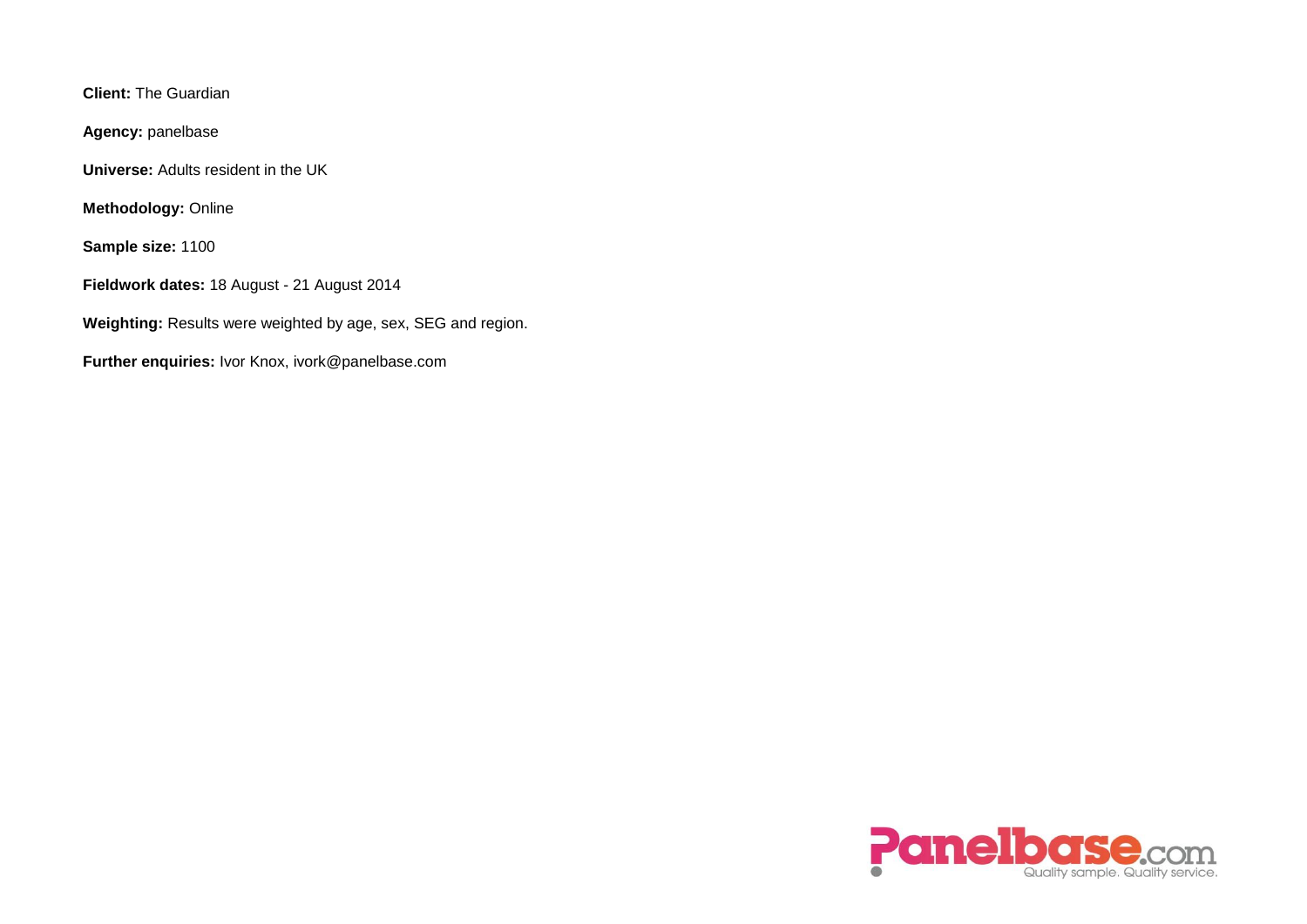| Base: 1100                                                                    |                                |                |                       |                 | S4. SEG         |                   |                                        |                     |                       | S3. Region     |                |                       |             |                                 |                               |                                   |              |                       |                      |               |               |            |                                 | F2a. Support for well-<br>regulated fracking |                     |                      |                            |                   |                       |
|-------------------------------------------------------------------------------|--------------------------------|----------------|-----------------------|-----------------|-----------------|-------------------|----------------------------------------|---------------------|-----------------------|----------------|----------------|-----------------------|-------------|---------------------------------|-------------------------------|-----------------------------------|--------------|-----------------------|----------------------|---------------|---------------|------------|---------------------------------|----------------------------------------------|---------------------|----------------------|----------------------------|-------------------|-----------------------|
|                                                                               |                                |                | Male x<br>16-34       | Male ><br>35-54 | Male x<br>$55+$ | Female<br>x 16-34 | Female<br>Female<br>x 35-54<br>$x 55+$ |                     | AB                    | C <sub>1</sub> | C <sub>2</sub> | DE                    | Anglia      | East<br>Midland<br>$\mathbf{s}$ | London                        | Northe<br>$\mathsf{n}$<br>Ireland | Vorthe<br>st | <b>Northwe</b><br>st  | Scotlan              | Southea<br>st | Southw<br>est | Wales      | West<br>Midland<br>$\mathbf{s}$ | Yorkshi<br>e/<br>Humber                      | fracking<br>Well    | Not well             | Pro-<br>Frackin            | Anti-<br>fracking | Neither<br><b>DK</b>  |
| Total                                                                         |                                | 1100<br>(1100) | 151<br>(158)          | 187<br>(182)    | 201<br>(184)    | 187<br>(200)      | 195<br>(200)                           | 179<br>(176)        | 286<br>(299)          | 319<br>(330)   | 231<br>(217)   | 264<br>(254)          | 102<br>(94) | 79<br>(81)                      | 136<br>(137)                  | 32<br>(20)                        | 46<br>(42)   | 124<br>(117)          | 92<br>(91)           | 150<br>(155)  | 94<br>(99)    | 54<br>(52) | 97<br>(108)                     | 94<br>(104)                                  | 398<br>(397)        | 702<br>(703)         | 571<br>(566)               | 261<br>(264)      | 268<br>(270)          |
| F1. Understanding of fracking                                                 | Base: All                      | 110<br>(1100)  | 151<br>(158)          | 187<br>(182)    | 201<br>(184)    | 187<br>(200)      | 195<br>(200)                           | 179<br>(176)        | 286<br>(299)          | 319<br>(330)   | 231<br>(217)   | 264<br>(254)          | 102<br>(94) | 79<br>(81)                      | 136<br>(137)                  | 32<br>(20)                        | 46<br>(42)   | 124<br>(117)          | 92<br>(91)           | 150<br>(155)  | 94<br>(99)    | 54<br>(52) | 97<br>(108)                     | 94<br>(104)                                  | 398<br>(397)        | 702<br>(703)         | 571<br>(566)               | 261<br>(264)      | 268<br>(270)          |
|                                                                               | 5 - Very well                  | 107            | 24                    | 29              | 21              |                   | 14                                     | 1 <sup>1</sup>      | 3 <sup>c</sup>        | 25             | 17             | 26                    | 13          | 11                              | 16                            |                                   |              | 13                    | 13                   |               |               |            |                                 |                                              | 107                 |                      | 57                         | 42                |                       |
|                                                                               | 4 - Well                       | 10%<br>292     | 16%<br>53             | 16%<br>56       | 10%<br>78       | 4%<br>30          | 7%<br>41                               | 6%<br>34            | 13%<br>84             | 8%<br>87       | 7%<br>54       | 10%<br>61             | 13%<br>24   | 13%<br>16                       | 12%<br>28                     |                                   | 12%<br>17    | 11%<br>37             | 14%<br>28            | 6%<br>37      | 8%<br>34      | 11%<br>15  | 9%<br>21                        | 5%<br>28                                     | 27%<br>292          |                      | 10%<br>184                 | 16%<br>81         | 3%<br>26              |
|                                                                               | 3 - A little                   | 27%<br>456     | 35%<br>$\Delta\Delta$ | 30%<br>72       | 39%<br>88       | 16%<br>76         | 21%<br>83                              | 19%<br>93           | 29%<br>120            | 27%<br>127     | 24%<br>103     | 25%<br>107            | 24%<br>51   | 20%<br>35                       | 21%<br>52                     | 18%<br>20                         | 37%<br>12    | 30%<br>$\Delta$ 3     | 31%<br>33            | 24%<br>67     | 37%<br>40     | 27%<br>20  | 22%<br>47                       | 30%<br>36                                    | 73%<br>$\Omega$     | 456                  | 32%<br>239                 | 31%<br>117        | 10%<br>100            |
|                                                                               | 2 - Not well                   | 41%<br>143     | 29%<br>17             | 39%<br>15       | 44%<br>11       | 41%<br>43         | 43%<br>29                              | 52%<br>28           | 42%<br>29             | 40%<br>51      | 44%<br>32      | 40%<br>$\mathcal{B}$  | 50%         | 44%                             | 38%<br>27                     | 63%                               | 25%<br>10    | 35%<br>$\overline{1}$ | 36%                  | 45%<br>22     | 43%           | 38%        | 49%<br>10                       | 39%                                          | $\bf{0}$            | 65%<br>143           | 42%<br>66                  | 45%<br>10         | 37%<br>68             |
|                                                                               | - Not at all well              | 13%<br>102     | 11%<br>14             | 8%<br>14        | 6%              | 23%<br>30         | 15%<br>28                              | 16%<br>13           | 10%<br>15             | 16%<br>28      | 14%<br>25      | 12%<br>3 <sub>4</sub> | 6%          | 11%                             | 20%<br>14                     | 9%                                | 21%          | 14%<br>13             | 10%                  | 15%<br>15     | 8%            | 10%        | 10%<br>10                       | 17%                                          | ΩI                  | 20%<br>102           | 11%<br>26                  | 4%<br>11          | 25%<br>66             |
|                                                                               | Net 'Well'                     | 9%<br>398      | 9%<br>76              | 8%<br>85        | 2%<br>99        | 16%<br>38         | 15%<br>55                              | 7%<br>45            | 5%<br>122             | 9%<br>113      | 11%<br>71      | 13%<br>9.             | 7%<br>37    | 12%<br>$\mathcal{P}$            | 10%<br>44                     | 9%                                | 5%<br>22     | 10%<br>$5^{\circ}$    | 9%<br>41             | 10%<br>46     | 5%<br>42      | 14%<br>21  | 10%<br>30                       | 9%<br>32                                     | $\mathbf{0}$<br>398 | 15%                  | 5%<br>241                  | 4%<br>123         | 24%<br>34             |
|                                                                               |                                | 36%            | 50%                   | 46%             | 49%             | 20%               | 28%                                    | 25%                 | 43%                   | 35%            | 31%            | 35%                   | 37%         | 33%                             | 32%                           | 18%                               | 49%          | 41%                   | 45%                  | 30%           | 45%           | 38%        | 31%                             | 35%                                          | 100%                |                      | 42%                        | 47%               | 13%                   |
|                                                                               | Net 'Not well                  | 246<br>22%     | 31<br>20%             | 30<br>16%       | 7%              | 73<br>39%         | 57<br>29%                              | $\mathbf{A}$<br>23% | $\Delta\Delta$<br>15% | 80<br>25%      | 57<br>25%      | 6!<br>25%             | 14<br>14%   | 18<br>23%                       | $\Lambda$ <sup>1</sup><br>30% | 19%                               | 12<br>26%    | $\mathcal{R}$<br>24%  | 17<br>19%            | 37<br>25%     | 12<br>13%     | 13<br>24%  | 20<br>21%                       | 25<br>27%                                    | $\mathbf{0}$        | 246<br>35%           | 91<br>16%                  | 21<br>8%          | 133<br>50%            |
|                                                                               | Mean score                     | 3.2            | 3.4                   | 3.4             | 3.5             | 2.7               | 2.9                                    | 3.0                 | 3.4                   | 3.1            | 3.0            | 3.1                   | 3.3         | 3.1                             | 3.0                           | 2.9                               | 3.3          | 3.2                   | 3.3                  | 3.0           | 3.4           | 3.1        | 3.1                             | 3.0                                          | 4.3                 | 2.5                  | 3.3                        | 3.5               | 2.4                   |
| F2. Agreement with As long as<br>fracking is properly regulated it            | Base: All excluding Don't Know | 998<br>(997    | 141<br>(147)          | 176<br>(172)    | 195<br>(178)    | 165<br>(178)      | 164<br>(168)                           | 157<br>(154)        | 264<br>(275)          | 293<br>(303)   | 207<br>(193)   | 235<br>(226)          | 96<br>(88)  | 70<br>(71)                      | 120<br>(121)                  | 28<br>(17)                        | 41<br>(37)   | 110<br>(104)          | 86<br>(85)           | 136<br>(140)  | 89<br>(93)    | 51<br>(49) | 87<br>(96)                      | 87<br>(96)                                   | 393<br>(392)        | 606<br>(605)         | 571<br>(566)               | 261<br>(264)      | 166<br>(167)          |
| is OK for it to go ahead in the<br>UK                                         | - Strongly agree               | 164<br>16%     | 26<br>18%             | 34<br>19%       | 63<br>32%       | 15<br>9%          | 12<br>7%                               | 14<br>9%            | 47<br>18%             | 51<br>17%      | 36<br>17%      | 3 <sub>0</sub><br>13% | 14<br>15%   | 15<br>22%                       | 17<br>14%                     | 18%                               | 14%          | $2^{\prime}$<br>19%   | 14<br>16%            | 16<br>12%     | 22<br>25%     | 10%        | 16<br>19%                       | 13<br>15%                                    | 104<br>26%          | 60<br>10%            | 164<br>29%                 | $\bf{0}$          |                       |
|                                                                               | 4 - Agree                      | 408            | 59                    | 69              | 79              | 70                | 62                                     | 68                  | 125                   | 113            | 81             | 89                    | 34          | 27                              | 53                            | 10                                | 24           | 43                    | 24                   | 64            | 28            | 19         | 41                              | 41                                           | 137                 | 271                  | 408                        | $\Omega$          |                       |
|                                                                               | 3 - Neither                    | 41%<br>166     | 42%<br>24             | 39%<br>24       | 40%<br>16       | 43%<br>39         | 38%<br>40                              | 43%<br>22           | 47%<br>31             | 39%<br>49      | 39%<br>39      | 38%<br>$\mathbf{A}$   | 35%<br>21   | 38%<br>10                       | 44%<br>21                     | 35%                               | 60%          | 39%<br>18             | 28%<br>20            | 47%<br>23     | 31%<br>17     | 37%        | 47%<br>10                       | 47%<br>10                                    | 35%<br>29           | 45%<br>137           | 71%<br>$\mathbf{0}$        |                   | 166                   |
|                                                                               | 2 - Disagree                   | 17%<br>120     | 17%<br>17             | 14%<br>21       | 8%<br>16        | 24%<br>21         | 24%<br>21                              | 14%<br>23           | 12%<br>33             | 17%<br>34      | 19%<br>26      | 20%<br>$\mathcal{D}$  | 22%<br>14   | 14%<br>12                       | 17%<br>15                     | 17%                               | 10%          | 16%<br>-12            | 23%                  | 17%<br>15     | 19%<br>10     | 15%        | 12%                             | 11%                                          | 7%<br>37            | 23%<br>-83           | $\mathbf{0}$<br>$^{\circ}$ | 120               | 100%                  |
|                                                                               | - Strongly disagree            | 12%<br>141     | 12%<br>15             | 12%<br>28       | 8%<br>22        | 13%<br>20         | 13%<br>28                              | 15%<br>30           | 13%<br>28             | 12%<br>46      | 12%<br>26      | 11%<br>4 <sup>2</sup> | 14%<br>13   | 18%                             | 12%<br>15                     | 30%                               | 5%           | 11%<br>11             | 8%<br>22             | 11%<br>18     | 11%<br>12     | 10%<br>14  | 10%<br>11                       | 15%<br>11                                    | 9%<br>86            | 14%<br>55            | 0<br>$\Omega$              | 46%<br>141        |                       |
|                                                                               | Net agree                      | 14%<br>57      | 10%<br>85             | 16%<br>103      | 11%<br>142      | 12%<br>85         | 17%<br>75                              | 19%<br>82           | 10%<br>172            | 16%<br>164     | 12%<br>117     | 18%<br>119            | 13%<br>48   | 8%<br>42                        | 13%<br>69                     | 15                                | 11%<br>30    | 15%<br>64             | 25%<br>38            | 13%<br>81     | 13%<br>50     | 27%<br>24  | 13%<br>57                       | 13%<br>-54                                   | 22%<br>241          | 9%<br>331            | $\mathbf{0}$<br>571        | 54%               |                       |
|                                                                               | Net disagree                   | 57%<br>26'     | 60%<br>32             | 58%<br>49       | 73%<br>37       | 52%<br>41         | 46%<br>40                              | 52%<br>5:           | 65%<br>6'             | 56%<br>80      | 56%<br>51      | 51%<br>6              | 50%<br>27   | 60%<br>18                       | 58%<br>$\mathcal{R}$          | 53%                               | 74%          | 58%<br>28             | 44%<br>28            | 59%<br>32     | 56%<br>21     | 47%<br>19  | 66%<br>19                       | 62%<br>23                                    | 61%<br>123          | 55%<br>138           | 100%                       | 0<br>261          | 0                     |
|                                                                               |                                | 26%<br>3.3     | 23%                   | 28%<br>3.3      | 19%<br>3.8      | 25%               | 30%                                    | 34%<br>3.1          | 23%                   | 27%            | 25%            | 29%                   | 28%         | 25%                             | 25%                           | 30%                               | 16%          | 26%<br>3.4            | 33%                  | 24%           | 24%           | 37%        | 22%                             | 27%                                          | 31%                 | 23%                  | $\mathbf{0}$               | 100%              |                       |
|                                                                               | Mean score                     |                | 3.5                   |                 |                 | 3.2               | 3.1                                    |                     | 3.5                   | 3.3            | 3.4            | 3.2                   | 3.2         | 3.5                             | 3.3                           | 3.4                               | 3.6          |                       | 3.0                  | 3.3           | 3.4           | 2.9        | 3.5                             | 3.4                                          | 3.3                 | 3.3                  | 4.3                        | 1.5               | 3.0                   |
| F2. Agreement with I think the<br>UK should extract natural gas<br>from shale | Base: All excluding Don't Know | 968<br>(967    | 142<br>(148)          | 172<br>(168)    | 193<br>(177)    | 153<br>(164)      | 158<br>(162)                           | 150<br>(148)        | 257<br>(268)          | 286<br>(296)   | 197<br>(184)   | 228<br>(219)          | 90<br>(83)  | 67<br>(68)                      | 117<br>(118)                  | 28<br>(17)                        | 39<br>(35)   | 108<br>(102)          | 82<br>(82)           | 132<br>(136)  | 89<br>(93)    | 47<br>(45) | 87<br>(96)                      | 83<br>(92)                                   | 391<br>(391)        | 577<br>(576)         | 553<br>(547)               | 250<br>(253)      | 165<br>(167)          |
|                                                                               | 5 - Strongly agree             | 139<br>14%     | 24<br>17%             | 27<br>16%       | 58<br>30%       | 10<br>7%          | 6%                                     | 10<br>7%            | 47<br>18%             | 40<br>14%      | 26<br>13%      | 2 <sup>0</sup><br>11% | 11<br>12%   | 11<br>17%                       | 15<br>12%                     | 18%                               | 15%          | $2^{\prime}$<br>19%   | 11%                  | 14<br>10%     | 19<br>22%     | 11%        | 15<br>17%                       | 10%                                          | 92<br>23%           | 4 <sub>1</sub><br>8% | 135<br>24%                 | 1%                | 1%                    |
|                                                                               | 4 - Agree                      | 388<br>40%     | 55<br>39%             | 68<br>39%       | 82<br>43%       | 64<br>42%         | 52<br>33%                              | 65<br>44%           | 113<br>44%            | 112<br>39%     | 77<br>39%      | 86<br>38%             | 33<br>37%   | 31<br>46%                       | 52<br>45%                     | 10<br>35%                         | 23<br>59%    | 38<br>36%             | 24<br>29%            | 62<br>47%     | 28<br>32%     | 17<br>36%  | 32<br>37%                       | 37<br>45%                                    | 140<br>36%          | 248<br>43%           | 346<br>63%                 | 13<br>5%          | 28<br>17%             |
|                                                                               | 3 - Neither                    | 197<br>20%     | 32<br>23%             | 31<br>18%       | 15<br>8%        | 44<br>29%         | 50<br>31%                              | 26<br>17%           | 38<br>15%             | 58<br>20%      | 50<br>25%      | 5'<br>22%             | 22<br>25%   | 10%                             | 2:<br>20%                     | 17%                               | 9%           | $\overline{2}$<br>22% | 24<br>29%            | 27<br>21%     | 20<br>22%     | 11%        | 19<br>22%                       | 17<br>21%                                    | 41<br>10%           | 156<br>27%           | 60<br>11%                  | 21<br>8%          | 116<br>70%            |
|                                                                               | 2 - Disagree                   | 109<br>11%     | 15                    | 19              |                 |                   | 21                                     | $\gamma$            | 3'                    | 31             | 24             | 2<br>10%              |             | 11                              |                               |                                   |              |                       | 6%                   | 14<br>11%     |               |            | 13                              |                                              | 32                  | 7s                   | 10                         | 83                |                       |
|                                                                               | - Strongly disagree            | 135            | 11%<br>15             | 11%<br>28       | 8%<br>23        | 11%<br>17         | 13%<br>26                              | 15%<br>27           | 12%<br>28             | 11%<br>45      | 12%<br>21      | 4 <sup>2</sup>        | 10%<br>15   | 17%                             | 10%                           | 30%                               | 8%           | 10%                   | $2^{\circ}$          | 15            | 9%<br>14      | 11%<br>15  | 15%                             | 12%                                          | 8%<br>87            | 13%<br>48            | 2%                         | 33%<br>131        | 10%                   |
|                                                                               | Net agree                      | 14%<br>527     | 10%<br>79             | 16%<br>95       | 12%<br>141      | 11%<br>75         | 17%<br>61                              | 18%<br>76           | 11%<br>160            | 16%<br>152     | 11%<br>103     | 18%<br>11             | 17%<br>44   | 10%<br>42                       | 13%<br>67                     | 15                                | 9%<br>29     | 13%<br>59             | 25%<br>33            | 11%<br>76     | 15%<br>48     | 32%<br>22  | 8%<br>47                        | 12%<br>46                                    | 22%<br>231          | 8%<br>295            | 1%<br>481                  | 52%<br>15         | 2%<br>$\overline{30}$ |
|                                                                               | Net disagree                   | 54%<br>244     | 56%<br>30             | 55%<br>47       | 73%<br>38       | 49%<br>34         | 39%<br>$\Delta$ 7                      | 50%<br>$\Lambda$    | 62%<br>5 <sup>c</sup> | 53%<br>76      | 52%<br>45      | 49%<br>6!             | 49%<br>24   | 63%                             | 57%<br>27                     | 53%                               | 74%          | 55%<br>2!             | 40%<br>$\mathcal{P}$ | 58%<br>29     | 54%<br>21     | 47%<br>20  | 54%<br>21                       | 55%<br>20                                    | 59%<br>119          | 51%<br>125           | 87%<br>11                  | 6%<br>214         | 18%<br>20             |
|                                                                               | Mean score                     | 25%<br>3.3     | 21%<br>3.4            | 27%<br>3.3      | 20%<br>3.7      | 22%<br>3.2        | 30%<br>3.0                             | 33%<br>3.1          | 23%<br>3.5            | 26%<br>3.2     | 23%<br>3.3     | 29%<br>3.1            | 27%<br>3.2  | 27%<br>3.4                      | 23%<br>3.3                    | 30%<br>3.4                        | 17%<br>3.6   | 23%<br>3.4            | 31%<br>3.0           | 22%<br>3.4    | 24%<br>3.4    | 42%<br>2.8 | 24%<br>3.4                      | 24%<br>3.3                                   | 30%<br>3.3          | 22%<br>3.3           | 2%<br>41                   | 85%<br>17         | 12%<br>3.1            |

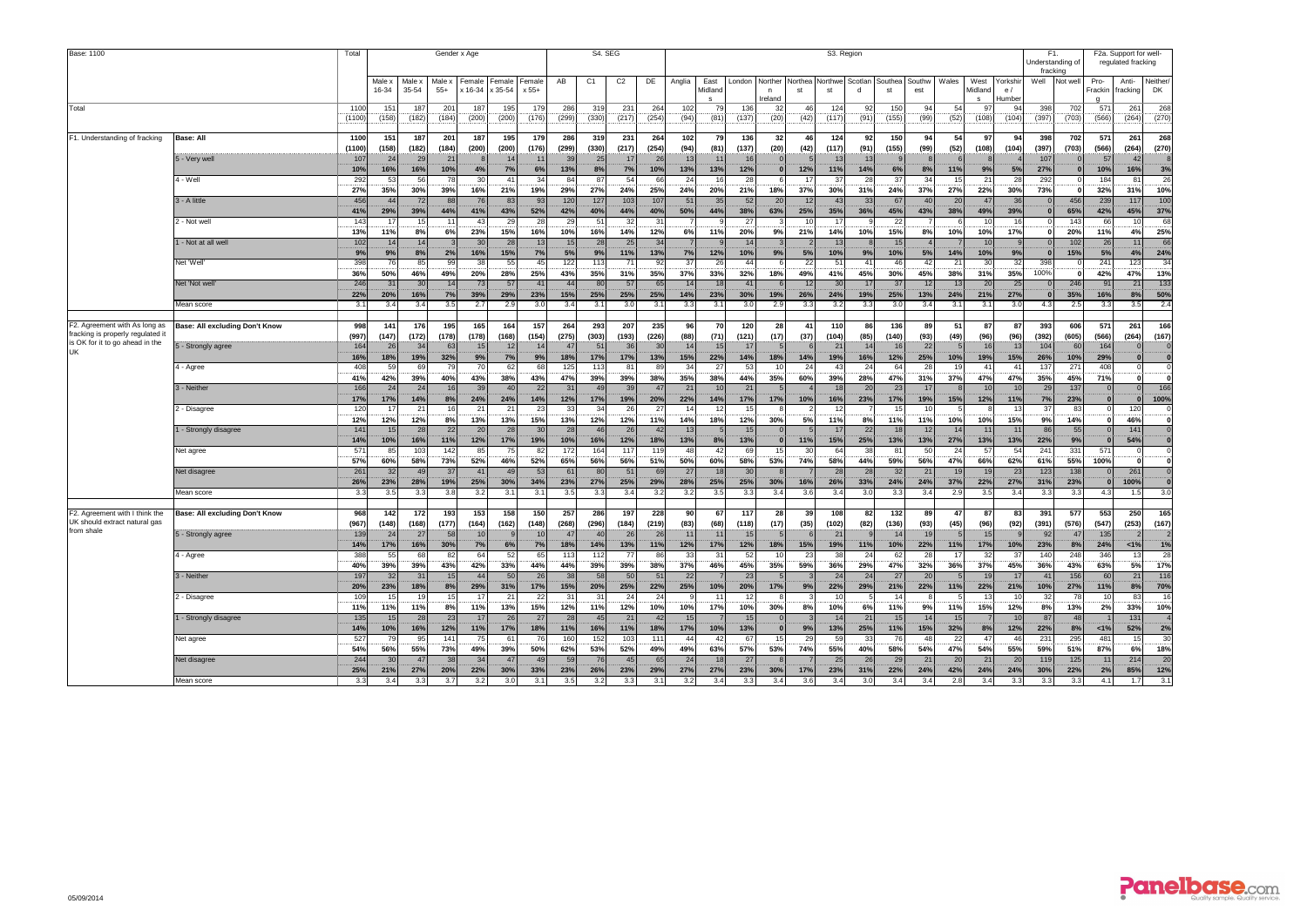| Base: 1100<br>Total                                                                  |                                |                   |                 |                 |                 | Gender x Age |                           |                       |                 | S4. SEG                      |                 |                       | S3. Region           |                                 |                 |                         |                       |                 |                 |                |                 |            |                                 |                          |                  | F1.<br>Understanding of<br>fracking | F2a. Support for well-<br>regulated fracking |                   |                |
|--------------------------------------------------------------------------------------|--------------------------------|-------------------|-----------------|-----------------|-----------------|--------------|---------------------------|-----------------------|-----------------|------------------------------|-----------------|-----------------------|----------------------|---------------------------------|-----------------|-------------------------|-----------------------|-----------------|-----------------|----------------|-----------------|------------|---------------------------------|--------------------------|------------------|-------------------------------------|----------------------------------------------|-------------------|----------------|
|                                                                                      |                                |                   | Male ><br>16-34 | Male ><br>35-54 | Male x<br>$55+$ | Female       | Female<br>x 16-34 x 35-54 | Female<br>x 55+       | AB              | C <sub>1</sub>               | C <sub>2</sub>  | DE                    | Anglia               | East<br>Midland<br>$\mathbf{s}$ | London          | Norther<br>n<br>Ireland | Northea<br>st         | Northwe<br>st   | Scotlan         | Southea<br>st  | Southw<br>est   | Wales      | West<br>Midland<br>$\mathbf{s}$ | Yorkshir<br>e/<br>Humber | Well             | Not wel                             | Pro-<br>Frackin                              | Anti-<br>fracking | Neither/<br>DK |
| Total                                                                                |                                | 110<br>(1100      | 151<br>(158)    | 187<br>(182)    | 201<br>(184)    | 187<br>(200) | 195<br>(200)              | 179<br>(176)          | 286<br>(299)    | 319<br>(330)                 | 231<br>(217)    | 264<br>(254)          | 102<br>(94)          | 79<br>(81)                      | 136<br>(137)    | 3 <sub>2</sub><br>(20)  | 46<br>(42)            | 124<br>(117)    | 92<br>(91)      | 150<br>(155)   | 94<br>(99)      | 54<br>(52) | 97<br>(108)                     | 94<br>(104)              | 398<br>(397)     | 702<br>(703)                        | 571<br>(566)                                 | 261<br>(264)      | 268<br>(270)   |
| F2. Agreement with Extracting<br>gas from shale in the UK will                       | Base: All excluding Don't Know | 926<br>(922)      | 137<br>(144)    | 168<br>(164)    | 190<br>(173)    | 133<br>(143) | 152<br>(155)              | 146<br>(143)          | 243<br>(254)    | 265<br>(274)                 | 198<br>(185)    | 219<br>(209)          | 89<br>(81)           | 66<br>(67)                      | 106<br>(107)    | 27<br>(17)              | 40<br>(36)            | 105<br>(99)     | 77<br>(76)      | 124<br>(128)   | 84<br>(88)      | 45<br>(43) | 83<br>(93)                      | 79<br>(87)               | 375<br>(374)     | 550<br>(548)                        | 518<br>(512)                                 | 235<br>(238)      | 172<br>(172)   |
| help lower my energy bills                                                           | 5 - Strongly agree             | 95<br>10%         | 17<br>13%       | 21<br>12%       | 30<br>16%       | 11<br>8%     | 5%                        | 5%                    | 29<br>12%       | 24<br>9%                     | 24<br>12%       | 1 <sup>c</sup><br>9%  | 7%                   | 12<br>19%                       | 15<br>14%       | 7%                      | 14%                   | 13<br>12%       | 7%              | 11<br>9%       | 9%              | 9%         | 10%                             | 7%                       | 55<br>15%        | 7%                                  | 86<br>17%                                    | 2%                | 2%             |
|                                                                                      | 4 - Agree                      | 305<br>33%        | 53<br>39%       | 48<br>28%       | 61<br>32%       | 55<br>42%    | 49<br>32%                 | 40<br>27%             | 99<br>41%       | 83<br>31%                    | 58<br>29%       | 65<br>30%             | 30<br>34%            | 24<br>36%                       | 35<br>33%       | 29%                     | 21<br>53%             | 30<br>29%       | 18<br>23%       | 49<br>40%      | 25<br>29%       | 13<br>30%  | 28<br>33%                       | 25<br>32%                | 127<br>34%       | 179<br>32%                          | 252<br>49%                                   | 22<br>9%          | 31<br>18%      |
|                                                                                      | 3 - Neither                    | 251<br>27%        | 37<br>27%       | 46<br>27%       | 36<br>19%       | 38<br>28%    | 50<br>33%                 | 45<br>31%             | 59<br>24%       | 79<br>30%                    | 48<br>24%       | 64<br>29%             | 22<br>24%            | 13<br>20%                       | 28<br>26%       | 10<br>35%               | 20%                   | 34<br>33%       | 24<br>31%       | 30<br>24%      | 23<br>28%       | 17%        | 28<br>33%                       | 24<br>30%                | 62<br>17%        | 189<br>34%                          | 116<br>22%                                   | 38<br>16%         | 97<br>56%      |
|                                                                                      | - Disagree                     | 159<br>17%        | 17<br>12%       | 30<br>18%       | 38<br>20%       | 21<br>16%    | 24<br>16%                 | 29<br>20%             | 37<br>15%       | $\Delta$ <sub>7</sub><br>18% | $\Delta$<br>21% | 33<br>15%             | 18<br>20%            | 16%                             | 15%             | 30%                     | 5%                    | 11<br>16%       | 14<br>18%       | 22<br>17%      | 15<br>17%       | 10<br>23%  | 13<br>15%                       | 18%                      | 68<br>18%        | $\mathbf{Q}$<br>17%                 | 53<br>10%                                    | 76<br>32%         | 29<br>17%      |
|                                                                                      | - Strongly disagree            | 116<br>12%<br>400 | 13<br>10%       | 24<br>14%       | 25<br>13%<br>91 | 6%<br>67     | 21<br>14%<br>57           | 25<br>17%             | 20<br>8%<br>127 | 32<br>12%<br>107             | 26<br>13%<br>83 | 37<br>17%<br>83       | 13<br>15%<br>36      | 9%<br>36                        | 12<br>12%<br>50 |                         | 8%<br>27              | 12<br>11%<br>43 | 17<br>22%<br>23 | 12<br>9%<br>61 | 14<br>17%<br>32 | 21%<br>17  | 9%<br>36                        | 10<br>13%                | 63<br>17%<br>182 | 53<br>10%<br>218                    | 10 <sup>1</sup><br>2%<br>338                 | 94<br>40%<br>27   | 11<br>6%<br>35 |
|                                                                                      | Net agree<br>Net disagree      | 43%<br>275        | 70<br>51%<br>30 | 68<br>41%<br>54 | 48%<br>63       | 50%<br>29    | 37%<br>45                 | 48<br>33%<br>53       | 52%<br>57       | 40%<br>79                    | 42%<br>68       | 38%<br>7'             | 41%<br>31            | 55%<br>16                       | 47%<br>29       | 10<br>35%               | 67%                   | 41%<br>28       | 29%<br>31       | 49%<br>33      | 38%<br>29       | 39%<br>20  | 43%<br>20                       | 31<br>39%<br>25          | 49%<br>$131$     | 40%<br>144                          | 65%<br>64                                    | 11%<br>171        | 20%<br>40      |
|                                                                                      | Mean score                     | 30%<br>3.1        | 22%<br>3.3      | 32%<br>3.1      | 33%<br>3.2      | 21%<br>3.3   | 30%<br>3.0                | 37%<br>2.8            | 23%<br>3.3      | 30%<br>3.1                   | 34%<br>3.1      | 32%<br>3.0            | 35%<br>3.0           | 25%<br>3.4                      | 27%<br>3.2      | 30%<br>3.1              | 13%<br>3.6            | 27%<br>3.1      | 40%<br>2.7      | 27%<br>3.2     | 34%<br>3.0      | 44%<br>2.8 | 24%<br>3.2                      | 31%<br>3.0               | 35%<br>3.1       | 26%<br>3.1                          | 12%<br>3.7                                   | 72%<br>2.0        | 23%<br>2.9     |
|                                                                                      |                                |                   |                 |                 |                 |              |                           |                       |                 |                              |                 |                       |                      |                                 |                 |                         |                       |                 |                 |                |                 |            |                                 |                          |                  |                                     |                                              |                   |                |
| F2. Agreement with I am well<br>informed about the benefits and<br>risks of fracking | Base: All excluding Don't Know | 1037<br>(1036)    | 146<br>(152)    | 180<br>(176)    | 198<br>(181)    | 169<br>(181) | 177<br>(181)              | 167<br>(165)          | 277<br>(290)    | 300<br>(311)                 | 214<br>(200)    | 245<br>(235)          | 97<br>(89)           | 73<br>(75)                      | 127<br>(128)    | 31<br>(19)              | 42<br>(38)            | 118<br>(111)    | 87<br>(86)      | 139<br>(144)   | 88<br>(93)      | 53<br>(51) | 91<br>(101)                     | 91<br>(101)              | 396<br>(395)     | 641<br>(641)                        | 564<br>(559)                                 | 257<br>(259)      | 217<br>(218)   |
|                                                                                      | 5 - Strongly agree             | 90<br>9%          | 20<br>14%       | 22<br>12%       | 16<br>8%        | 11<br>6%     | 12<br>7%                  | 5%                    | 30<br>11%       | 29<br>10%                    | 17<br>8%        | 15<br>6%              | $\mathbf{8}$<br>8%   | 6<br>8%                         | 17<br>14%       |                         | 11%                   | 13<br>11%       | 11<br>13%       | 3%             | 7%              | 11%        | 9%                              | 5%                       | 76<br>19%        | 13<br>2%                            | 53<br>9%                                     | 33<br>13%         | 2%             |
|                                                                                      | 4 - Agree                      | 334<br>32%        | 47<br>32%       | 66<br>36%       | 90<br>46%       | 36<br>21%    | 47<br>27%                 | 29%                   | 106<br>38%      | 95<br>31%                    | 65<br>30%       | 6 <sup>C</sup><br>28% | 35<br>36%            | 20<br>28%                       | 35<br>27%       | 12<br>38%               | 1 <sup>c</sup><br>44% | 37<br>32%       | 29<br>34%       | 45<br>32%      | 37<br>42%       | 10<br>19%  | 26<br>29%                       | 29<br>32%                | 234<br>59%       | 100<br>16%                          | 213<br>38%                                   | 95<br>37%         | 26<br>12%      |
|                                                                                      | 3 - Neither                    | 288<br>28%        | 44<br>30%       | 46<br>26%       | 55<br>27%       | 40<br>24%    | 56<br>32%                 | $\overline{A}$<br>29% | 62<br>22%       | 76<br>25%                    | 59<br>28%       | Q <sub>2</sub><br>37% | 30<br>31%            | 25<br>34%                       | 31<br>25%       | 27%                     | 21%                   | 27<br>23%       | 24<br>28%       | 40<br>29%      | 27<br>31%       | 12<br>24%  | 30<br>33%                       | 24<br>26%                | 53<br>13%        | 236<br>37%                          | 134<br>24%                                   | 65<br>26%         | 89<br>41%      |
|                                                                                      | 2 - Disagree                   | 213<br>21%        | 18<br>13%       | 28<br>16%       | 29<br>15%       | 53<br>31%    | 45<br>26%                 | 39<br>23%             | 63<br>23%       | 66<br>22%                    | 46<br>21%       | 39<br>16%             | 18<br>19%            | 11<br>15%                       | 31<br>24%       | 26%                     | 16%                   | 29<br>25%       | 11<br>13%       | 34<br>25%      | 10<br>11%       | 18<br>33%  | 16<br>18%                       | 21<br>23%                | 21<br>5%         | 192<br>30%                          | 117<br>21%                                   | 35<br>14%         | 62<br>28%      |
|                                                                                      | - Strongly disagree            | 112<br>11%        | 15<br>11%       | 18<br>10%       | 4%              | 29<br>17%    | 16<br>9%                  | 24<br>15%             | 18<br>6%        | 35<br>12%                    | 28<br>13%       | 31<br>13%             | 5 <sub>l</sub><br>6% | 11<br>15%                       | 13<br>10%       | 9%                      | 7%                    | 11<br>9%        | 11<br>13%       | 16<br>12%      | 10%             | 13%        | 10 <sup>1</sup><br>11%          | 12<br>14%                | 12<br>3%         | 100<br>16%                          | 47<br>8%                                     | 29<br>11%         | 36<br>17%      |
|                                                                                      | Net agree                      | 424<br>41%        | 68<br>46%       | 88<br>49%       | 106<br>54%      | 47<br>28%    | 59<br>34%                 | 33%                   | 135<br>49%      | 123<br>41%                   | 82<br>38%       | 34%                   | 43<br>44%            | 26<br>36%                       | 52<br>41%       | 12<br>38%               | 23<br>55%             | 51<br>43%       | 41<br>47%       | 49<br>35%      | 43<br>49%       | 16<br>30%  | 34<br>38%                       | 34<br>38%                | 310<br>78%       | 114<br>18%                          | 266<br>47%                                   | 128<br>50%        | 30<br>14%      |
|                                                                                      | Net disagree                   | 325<br>31%        | 34<br>23%       | 46<br>26%       | 38<br>19%       | 82<br>49%    | 62<br>35%                 | 64<br>38%             | 81<br>29%       | 101<br>34%                   | 73<br>34%       | 70<br>29%             | 24<br>24%            | 22<br>30%                       | 44<br>34%       | 11<br>35%               | 10<br>24%             | 40<br>34%       | 22<br>26%       | 50<br>36%      | 18<br>21%       | 25<br>46%  | 26<br>29%                       | 33<br>36%                | 33<br>8%         | 292<br>46%                          | 164<br>29%                                   | 63<br>25%         | 97<br>45%      |
|                                                                                      | Mean score                     | 3.1               | 3.3             | 3.3             | 3.4             | 2.7          | 3.0                       |                       | 3.2             | 3.1                          | 3.0             | 3.0                   | 3.2                  | 3.0                             | 3.1             | 2.9                     | 3.4                   | 3.1             | 3.2             | 2.9            | 3.2             | 2.8        | 3.1                             | 2.9                      | 3.9              | 2.6                                 | 3.2                                          | 3.3               | 2.5            |

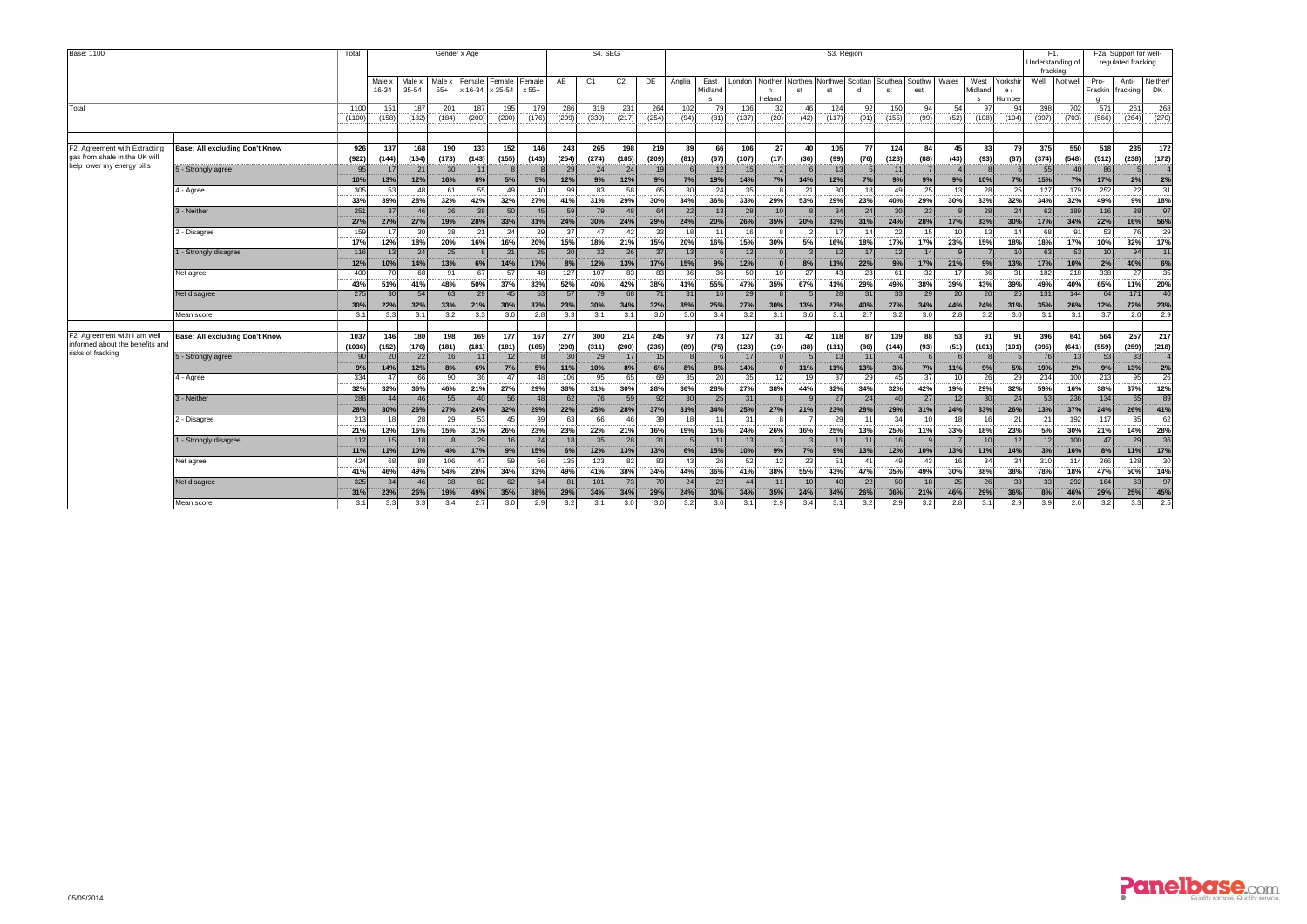| Base: 1100                                                            |                                |                   |                  |                              |                        | Gender x Age     |                                  |                   |                  |                  | S4. SEG          |                  | S3. Region       |                                 |                  |                         |                       |                  |                  |                        |                  |                    |                        |                         |                       | F1.<br>Understanding of<br>fracking |                   | F2a. Support for well-<br>regulated fracking |                              |  |
|-----------------------------------------------------------------------|--------------------------------|-------------------|------------------|------------------------------|------------------------|------------------|----------------------------------|-------------------|------------------|------------------|------------------|------------------|------------------|---------------------------------|------------------|-------------------------|-----------------------|------------------|------------------|------------------------|------------------|--------------------|------------------------|-------------------------|-----------------------|-------------------------------------|-------------------|----------------------------------------------|------------------------------|--|
|                                                                       |                                |                   | Male x<br>16-34  | Male:<br>35-54               | Male x<br>$55+$        |                  | Female Female<br>x 16-34 x 35-54 | Female<br>x 55+   | AB               | C <sub>1</sub>   | C <sub>2</sub>   | DE               | Anglia           | East<br>Midland<br>$\mathbf{s}$ | London           | Norther<br>n<br>Ireland | Northea Northwe<br>st | st               | Scotlan          | Southea<br>st          | Southw<br>est    | Wales              | West<br>Midland<br>s   | Yorkshi<br>e/<br>Humber | Well                  | Not wel                             | Pro-<br>Frackin   | Anti-<br>fracking                            | Neither/<br>DK               |  |
| Total                                                                 |                                | 110<br>(1100)     | 15'<br>(158)     | 187<br>(182)                 | 201<br>(184)           | 187<br>(200)     | 195<br>(200)                     | 179<br>(176)      | 286<br>(299)     | 319<br>(330)     | 231<br>(217)     | 264<br>(254)     | 102<br>(94)      | 79<br>(81)                      | 136<br>(137)     | 32<br>(20)              | 46<br>(42)            | 124<br>(117)     | 92<br>(91)       | 150<br>(155)           | 94<br>(99)       | 54<br>(52)         | 97<br>(108)            | 94<br>(104)             | 398<br>(397)          | 702<br>(703)                        | 571<br>(566)      | 261<br>(264)                                 | 268<br>(270)                 |  |
| F2. Agreement with Fracking<br>should be allowed in urban and         | Base: All excluding Don't Know | 981<br>(983)      | 143<br>(149)     | 169<br>(165)                 | 191<br>(175)           | 159<br>(172)     | 165<br>(169)                     | 155<br>(153)      | 263<br>(275)     | 286<br>(296)     | 203<br>(190)     | 230<br>(222)     | 90<br>(82)       | 69<br>(71)                      | 121<br>(122)     | 28<br>(17)              | 39<br>(36)            | 107<br>(101)     | 87<br>(86)       | 133<br>(138)           | 88<br>(93)       | 49<br>(47)         | 87<br>(97)             | 84<br>(93)              | 384<br>(383)          | 598<br>(600)                        | 536<br>(532)      | 257<br>(260)                                 | 189<br>(191)                 |  |
| residential areas                                                     | 5 - Strongly agree             | 57<br>6%          | 1<br>8%          | 5%                           | 19<br>10%              | 5%               | 4%                               | 3%                | 19<br>7%         | 15<br>5%         | 15<br>7%         | 3%               | 5%               | 10%                             | 7%               |                         | 6%                    | 6%               | 4%               | 5%                     | 9%               | 5%                 | 6%                     | 3%                      | 12%                   | 2%                                  | 54<br>10%         | 1%                                           | 1%                           |  |
|                                                                       | 4 - Agree<br>3 - Neither       | 140<br>14%<br>200 | 24<br>17%<br>34  | 27<br>16%<br>31              | 31<br>16%<br>41        | 28<br>17%<br>31  | 20<br>12%<br>38                  | 7%<br>23          | 34<br>13%<br>50  | 50<br>17%<br>50  | 25<br>12%<br>54  | 14%<br>47        | 13<br>14%<br>15  | 11<br>16%                       | 14<br>11%<br>28  | 18%                     | 11<br>29%             | 17<br>16%<br>23  | 12<br>14%<br>22  | 12<br>9%<br>32         | 11<br>13%<br>19  | 14%                | 9%<br>25               | 22%<br>12               | 60<br>16%<br>61       | R<br>13%<br>139                     | 128<br>24%<br>108 | 1%<br>12                                     | 5%<br>80                     |  |
|                                                                       | - Disagree                     | 20%<br>266        | 24%<br>35        | 18%<br>33                    | 21%<br>50              | 20%<br>55        | 23%<br>43                        | 15%<br>$\Delta$ C | 19%<br>86        | 17%              | 26%<br>50        | 21%<br>50        | 17%<br>23        | 11%                             | 23%<br>33        | 18%<br>10 <sup>1</sup>  | 14%                   | 22%<br>31        | 25%<br>15        | 24%<br>41              | 21%<br>21        | 10%<br>13          | 29%<br>22              | 15%<br>27               | 16%<br>70             | 23%<br>187                          | 20%<br>173        | 5%<br>43                                     | 42%<br>50                    |  |
|                                                                       | - Strongly disagree            | 27%<br>319        | 25%<br>38        | 20%<br>70<br>41%             | 26%<br>49              | 34%<br>38        | 26%<br>57                        | 32%<br>67<br>43%  | 33%<br>74        | 25%<br>100       | 25%<br>60        | 26%<br>85        | 25%<br>35        | 28%<br>24                       | 27%<br>38        | 35%                     | 21%<br>12             | 29%<br>30<br>28% | 21%<br>31<br>36% | 31%<br>42              | 24%<br>28<br>32% | 27%<br>21          | 25%<br>27              | 32%<br>23               | 21%<br>140            | 31%<br>179                          | 32%<br>74         | 17%<br>197<br>77%                            | 26%<br>49                    |  |
|                                                                       | Net agree                      | 33%<br>197<br>20% | 27%<br>35<br>25% | 35<br>20%                    | 26%<br>50<br>26%       | 24%<br>35<br>22% | 34%<br>26<br>16%                 | 15<br>10%         | 28%<br>53<br>20% | 35%<br>65<br>23% | 29%<br>40<br>20% | 37%<br>38<br>17% | 39%<br>17<br>19% | 35%<br>18<br>26%                | 31%<br>22<br>19% | 29%<br>18%              | 30%<br>14<br>35%      | 23<br>22%        | 16<br>18%        | 31%<br>18<br>13%       | 20<br>22%        | 43%<br>q<br>19%    | 31%<br>13<br>15%       | 28%<br>21<br>25%        | 36%<br>105<br>27%     | 30%<br>92<br>15%                    | 14%<br>182<br>34% | 5<br>2%                                      | 26%<br>10 <sup>1</sup><br>5% |  |
|                                                                       | Net disagree                   | 585<br>60%        | 73<br>51%        | 103<br>61%                   | 99<br>52%              | 93<br>58%        | 100<br>61%                       | 116<br>75%        | 160<br>61%       | 171<br>60%       | 110<br>54%       | 144<br>63%       | 57<br>64%        | $\Delta\ell$<br>63%             | 71<br>58%        | 18<br>64%               | 20<br>52%             | 60<br>57%        | 49<br>57%        | 83<br>62%              | 50<br>57%        | 35<br>71%          | 48<br>56%              | 50<br>60%               | 219<br>57%            | 366<br>61%                          | 246<br>46%        | 240<br>93%                                   | 99<br>52%                    |  |
|                                                                       | Mean score                     | 2.3               | 2.5              | 2.2                          | 2.6                    | 2.4              | 2.3                              | 1.9               | 2.4              | 2.3              | 2.4              | 2.2              | 2.2              | 2.4                             | 2.4              | 2.3                     | 2.6                   | 2.4              | 2.3              | 2.2                    | 2.4              | 2.1                | 2.3                    | 2.4                     | 2.5                   | 2.3                                 | 2.8               | 1.3                                          | 2.3                          |  |
| F2. Agreement with Fracking<br>should be allowed in national<br>parks | Base: All excluding Don't Know | 1004<br>(1003)    | 143<br>(149)     | 171<br>(167)                 | 198<br>(181)           | 166<br>(178)     | 169<br>(173)                     | 157<br>(155)      | 268<br>(279)     | 289<br>(298)     | 208<br>(195)     | 240<br>(231)     | 95<br>(87)       | 69<br>(71)                      | 124<br>(125)     | 29<br>(18)              | 41<br>(37)            | 110<br>(105)     | 88<br>(87)       | 137<br>(141)           | 87<br>(92)       | 49<br>(47)         | 89<br>(99)             | 85<br>(94)              | 390<br>(389)          | 614<br>(614)                        | 544<br>(539)      | <b>260</b><br>(263)                          | 200<br>(201)                 |  |
|                                                                       | 5 - Strongly agree             | 64                | 10<br>7%         | 4%                           | 31<br>16%              | 4%               | 2%                               | 3%                | 21<br>8%         | 16<br>6%         | 17<br>8%         | 4%               | 6%               | 11%                             | 10<br>8%         | 5%                      | 6%                    | 6%               | 4%               | 4%                     | 10%              | $\mathbf{3}$<br>7% | 8%                     | 3%                      | $\Delta\Delta$<br>11% | 20<br>3%                            | 59<br>11%         | $< 1\%$                                      | 1%                           |  |
|                                                                       | 4 - Agree                      | 155<br>15%        | 25<br>18%        | 35<br>21%                    | 48<br>24%              | 15<br>9%         | 15<br>9%                         | 11%               | 55<br>21%        | 43<br>15%        | 26<br>12%        | 31<br>13%        | 16<br>17%        | 12%                             | 15<br>12%        | 24%                     | 22%                   | 14<br>13%        | 11<br>12%        | 30<br>22%              | 12<br>14%        | 14%                | 13<br>14%              | 12<br>15%               | 80<br>20%             | 76<br>12%                           | 141<br>26%        | 1%                                           | 12<br>6%                     |  |
|                                                                       | 3 - Neither                    | 179<br>18%        | 31<br>21%        | 26<br>15%                    | 29<br>15%              | 26<br>16%        | 42<br>25%                        | 25<br>16%         | 40<br>15%        | 46<br>16%        | 48<br>23%        | 45<br>19%        | 13<br>13%        | 16<br>22%                       | 20<br>16%        | 5%                      | 14%                   | 26<br>23%        | 15<br>17%        | 30 <sup>1</sup><br>22% | 16<br>18%        | 10%                | 16 <sup>1</sup><br>18% | 18%                     | 39<br>10%             | 139<br>23%                          | 87<br>16%         | 3%                                           | 84<br>42%                    |  |
|                                                                       | 2 - Disagree                   | 262<br>26%        | 33<br>23%        | 40<br>23%                    | 46<br>23%              | 52<br>31%        | 47<br>28%                        | 45<br>29%         | 83<br>31%        | 67<br>23%        | 51<br>25%        | 62<br>26%        | 23<br>24%        | 19<br>27%                       | 32<br>26%        | 28%                     | 13<br>32%             | 30<br>27%        | 24<br>27%        | 28<br>20%              | 21<br>24%        | 12<br>25%          | 27<br>30%              | 26<br>31%               | 81<br>21%             | 181<br>30%                          | 162<br>30%        | 51<br>20%                                    | 49<br>25%                    |  |
|                                                                       | - Strongly disagree            | 343<br>34%        | 44<br>31%        | 64<br>37%                    | 43<br>22%              | 65<br>39%        | 62<br>37%                        | 65<br>41%         | 68<br>25%        | 117<br>41%       | 66<br>32%        | 92<br>38%        | 38<br>40%        | 18<br>27%                       | 47<br>38%        | 11<br>37%               | 11<br>26%             | 34<br>31%        | 35<br>40%        | 44<br>32%              | 29<br>34%        | 21<br>43%          | 27<br>30%              | 29<br>34%               | 146<br>37%            | 198<br>32%                          | 95<br>17%         | 196<br>75%                                   | 52<br>26%                    |  |
|                                                                       | Net agree                      | 219<br>22%        | 36<br>25%        | $\mathbf{4}^{\prime}$<br>24% | 79<br>40%              | 22<br>14%        | 11%                              | 23<br>14%         | 77<br>29%        | 59<br>20%        | 43<br>21%        | 17%              | 22<br>23%        | 16<br>24%                       | 25<br>21%        | 29%                     | 11<br>28%             | 21<br>19%        | 16%              | 35<br>26%              | 21<br>24%        | 10<br>21%          | 19<br>22%              | 18%                     | 124<br>32%            | $Q_{\rm f}$<br>16%                  | 200<br>37%        | 2%                                           | 15<br>7%                     |  |
|                                                                       | Net disagree                   | 606<br>60%        | 77<br>54%        | 104<br>60%                   | 90 <sub>0</sub><br>45% | 117<br>71%       | 109<br>64%                       | 110<br>70%        | 151<br>56%       | 184<br>64%       | 117<br>56%       | 154<br>64%       | 60<br>64%        | 37<br>54%                       | 79<br>64%        | 19<br>66%               | 24<br>58%             | 64<br>58%        | 59<br>67%        | 71<br>52%              | 50<br>58%        | 34<br>69%          | 53<br>60%              | 55<br>64%               | 227<br>58%            | 379<br>62%                          | 257<br>47%        | 247<br>95%                                   | 102<br>51%                   |  |
|                                                                       | Mean score                     | 2.3               | 2.5              | 2.3                          | 2.9                    | 2.1              | 2.1                              | 2.1               | 2.6              | 2.2              | 2.4              | 2.2              | 2.3              | 2.5                             | 2.3              | 2.3                     | 2.5                   | 2.4              | 2.1              | 2.5                    | 2.4              | 2.2                | 2.4                    | 2.2                     | 2.5                   | 2:                                  | 2.8               | 1.3                                          | 2.3                          |  |

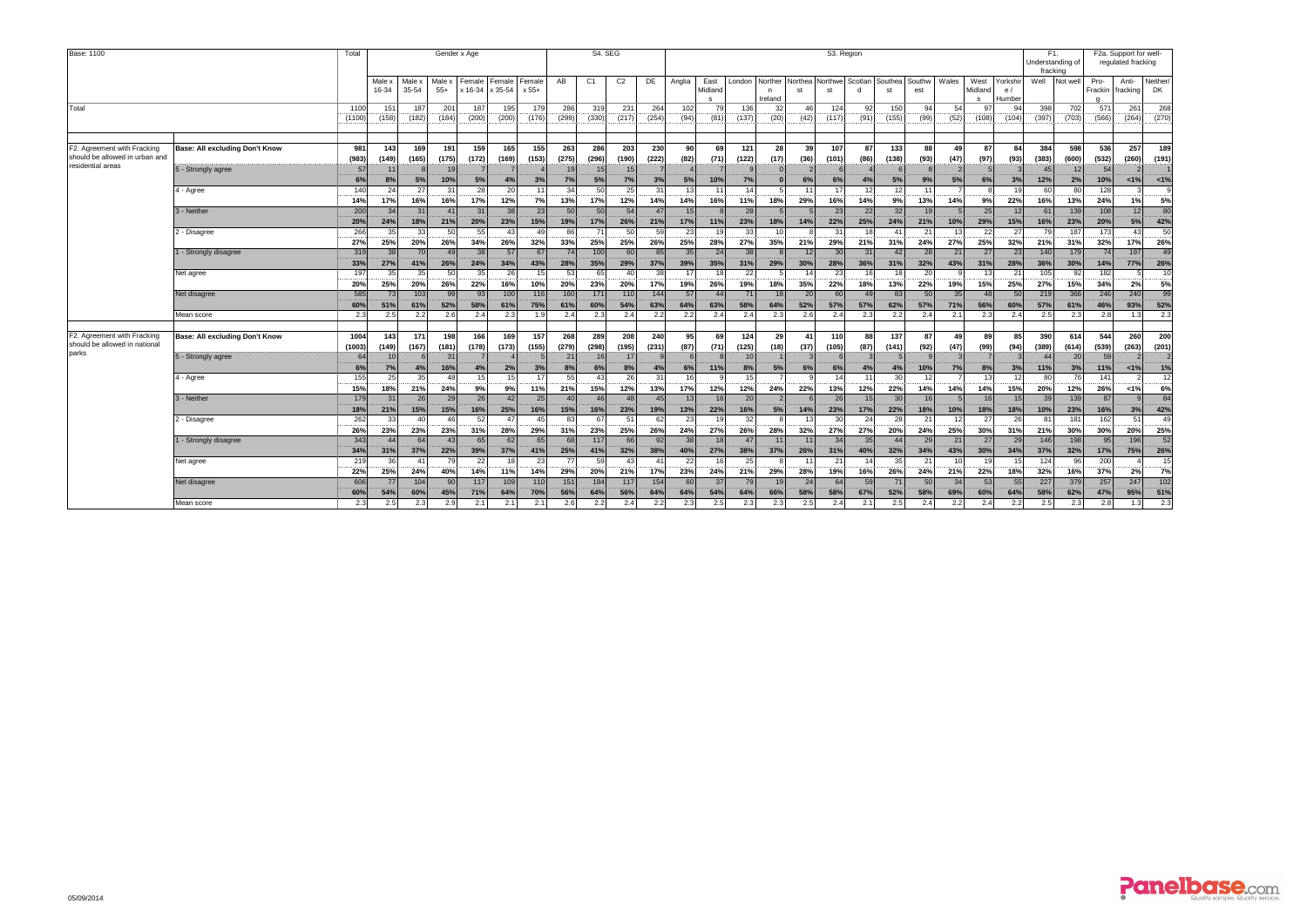| Base: 1100                                                                                    |                                                                                                  |                     |                 |                     | Gender x Age    |                     |                   |                    |                        | S4. SEG<br>S3. Region |                 |              |                |                                 |                      |                         |               |                          |            |                | F1.<br>Understanding of<br>fracking |            | F2a. Support for well-<br>regulated fracking |                        |                                  |              |                 |                   |                       |
|-----------------------------------------------------------------------------------------------|--------------------------------------------------------------------------------------------------|---------------------|-----------------|---------------------|-----------------|---------------------|-------------------|--------------------|------------------------|-----------------------|-----------------|--------------|----------------|---------------------------------|----------------------|-------------------------|---------------|--------------------------|------------|----------------|-------------------------------------|------------|----------------------------------------------|------------------------|----------------------------------|--------------|-----------------|-------------------|-----------------------|
|                                                                                               |                                                                                                  |                     | Male x<br>16-34 | Male ><br>35-54     | Male x<br>$55+$ | Female I<br>x 16-34 | Female<br>x 35-54 | Female<br>$x 55+$  | AB                     | C1                    | C <sub>2</sub>  | DE           | Anglia         | East<br>Midland<br>$\mathbf{s}$ | London               | Norther<br>n<br>Ireland | Northea<br>st | Northwe<br>st            | Scotlan    | Southeal<br>st | Southw<br>est                       | Wales      | West<br>Midland<br>-S                        | Yorkshi<br>e/<br>Humbe |                                  | Well Not wel | Pro-<br>Frackin | Anti-<br>fracking | Neither/<br><b>DK</b> |
| Total                                                                                         |                                                                                                  | 1100<br>(1100       | 151<br>(158)    | 187<br>(182)        | 201<br>(184)    | 187<br>(200)        | 195<br>(200)      | 179<br>(176)       | 286<br>(299)           | 319<br>(330)          | 231<br>(217)    | 264<br>(254) | 102<br>(94)    | 79<br>(81)                      | 136<br>(137)         | $\mathcal{Z}$<br>(20)   | 46<br>(42)    | 124<br>(117)             | 92<br>(91) | 150<br>(155)   | 94<br>(99)                          | 54<br>(52) | 97<br>(108)                                  | $Q_4$<br>(104)         | 398<br>(397)                     | 702<br>(703) | 571<br>(566)    | 261<br>(264)      | 268<br>(270)          |
| F3. Overall view                                                                              | Base: All excluding Don't Know                                                                   | 974<br>(973)        | 137<br>(144)    | 167<br>(163)        | 192<br>(175)    | 157<br>(168)        | 159<br>(164)      | 161<br>(159)       | 259<br>(270)           | 288<br>(297)          | 203<br>(190)    | 224<br>(216) | 92<br>(84)     | 73<br>(75)                      | 116<br>(117)         | 26<br>(16)              | 42<br>(38)    | 100 <sup>1</sup><br>(94) | 85<br>(84) | 132<br>(136)   | 84<br>(88)                          | 48<br>(46) | 87<br>(97)                                   | 89<br>(98)             | 392<br>(391)                     | 582<br>(582) | 555<br>(548)    | 257<br>(260)      | 163<br>(165)          |
|                                                                                               | 5 - I would be happy to allow fracking anywhere in<br>the UK, including close to my own home     | 112<br>11%          | 20<br>15%       | 22<br>13%           | 48<br>25%       | 11<br>7%            | 5%                | 2%                 | 39<br>15%              | 29<br>10%             | 20<br>10%       | 24<br>11%    | $\circ$<br>10% | 13<br>17%                       | 12<br>10%            | 7%                      | 9%            | 16<br>16%                | 13<br>15%  | 6%             | 13<br>16%                           | 9%         | 10%                                          | 10<br>12%              | 79<br>20%                        | 33<br>6%     | 111<br>20%      |                   | 1%                    |
|                                                                                               | 4 - I would be happy to allow fracking in the UK,<br>but would prefer it to be away from my area | 88<br>9%            | 26<br>19%       | 11%                 | 4%              | 22<br>14%           | 6%                | 4%                 | 36<br>14%              | 20<br>7%              | 9%              | 6%           | 7%             | 11%                             | 13<br>11%            | 12%                     | 18%           | 12<br>12%                | 4%         | 8%             | 5%                                  | 10%        | 7%                                           | 10%                    | 37<br>9%                         | 5'<br>9%     | 65<br>12%       | 3%                | 14<br>9%              |
|                                                                                               | 3 -I think fracking should be restricted to non-<br>residential areas                            | 320<br>33%          | 43<br>31%       | 53<br>31%           | 84<br>43%       | 39<br>25%           | 51<br>32%         | 51<br>32%          | 84<br>32%              | 90<br>31%             | 68<br>33%       | 78<br>35%    | 31<br>34%      | 18<br>24%                       | 38<br>33%            | 30%                     | 16<br>38%     | 30<br>31%                | 28<br>33%  | 49<br>37%      | 29<br>35%                           | 18%        | 35<br>40%                                    | 30<br>34%              | 109<br>28%                       | 211<br>36%   | 263<br>47%      | 2%                | 51<br>31%             |
|                                                                                               | 2 - I think fracking should be restricted to remote<br>or off-shore areas of the UK              | 250<br>26%          | 27<br>20%       | 43<br>26%           | 27<br>14%       | 54<br>34%           | 45<br>28%         | 54<br>33%          | 61<br>24%              | 86<br>30%             | 55<br>27%       | 47<br>21%    | 27<br>29%      | 20<br>27%                       | $\mathcal{Z}$<br>27% | 10<br>39%               | 17%           | 23<br>23%                | 16<br>19%  | 42<br>32%      | 19<br>22%                           | 13<br>28%  | 21<br>24%                                    | $\overline{2}$<br>23%  | 66<br>17%                        | 183<br>32%   | 111<br>20%      | 60<br>23%         | 78<br>48%             |
|                                                                                               | 1 - I do not think that fracking should be allowed at<br>all within the UK                       | 206<br>21%          | 21<br>16%       | 32<br>19%           | 27<br>14%       | 32<br>20%           | 46<br>29%         | 48<br>30%          | $\Delta \Omega$<br>15% | 63<br>22%             | $\Delta$<br>21% | 60<br>27%    | 19<br>20%      | 16<br>21%                       | 22<br>19%            | 12%                     | 19%           | 18<br>18%                | 25<br>30%  | 22<br>17%      | 18<br>22%                           | 17<br>36%  | 17<br>20%                                    | 20<br>22%              | 101<br>26%                       | 105<br>18%   | 1%              | 183<br>71%        | 18<br>11%             |
|                                                                                               | Mean score                                                                                       | 2.6                 | 3.0             | 2.7                 | 3.1             | 2.5                 | 2.3               | 2.1                | 2.9                    | 2.5                   | 2.6             | 2.5          | 2.6            | 2.8                             | 2.7                  | 2.6                     | 2.8           | 2.8                      | 2.5        | 2.6            | 2.7                                 | 2.3        | 2.6                                          | 2.7                    | 2.8                              | 2.5          | 3.3             | 1.4               | 2.4                   |
| F4. The government is planning<br>to change the law so that<br>companies extracting shale gas | <b>Base: All excluding Don't Know</b>                                                            | 1000<br>(1001)      | 143<br>(150)    | <b>175</b><br>(171) | 193<br>(176)    | 167<br>(179)        | 166<br>(170)      | 157<br>(155)       | 273<br>(285)           | 291<br>(302)          | 205<br>(192)    | 231<br>(222) | 96<br>(88)     | <b>75</b><br>(77)               | 122<br>(123)         | 28<br>(17)              | 42<br>(38)    | 108<br>(102)             | 86<br>(85) | 139<br>(144)   | 86<br>(91)                          | 44<br>(42) | 86<br>(96)                                   | 89<br>(98)             | 388<br>(388)                     | 612<br>(613) | 539<br>(534)    | 256<br>(259)      | 205<br>(208)          |
| can lay underground pipelines to<br>deliver water and collect gas                             | - Strongly agree                                                                                 | 50<br>5%            | 13<br>9%        | 2%                  | 20<br>10%       | 3%                  | 4%                | 1%                 | 17<br>6%               | 11<br>4%              | 11<br>5%        | 11<br>5%     | 5%             | 7%                              | 12<br>10%            |                         | 3%            | 5%                       | 3%         | 1%             | 11%                                 | 2%         | 8%                                           | 2%                     | $\mathbf{A}$ <sup>+</sup><br>11% | 1%           | 45<br>8%        | 1%                | 2%                    |
| without permission from the<br>owners of the land they run                                    | - Agree                                                                                          | 119<br><br>12%      | 31<br>22%       | 28<br>16%           | 25<br>13%       | 18<br>11%           | 11<br>7%          | 4%                 | 48<br>18%              | 31<br>11%             | 18<br>9%        | 22<br>9%     | 12<br>13%      | 10<br>13%                       | 11<br>9%             | 5%                      | 10%           | 14<br>13%                | 13<br>15%  | 17<br>12%      | 10%                                 | 9%         | 9%                                           | 19%                    | 66<br>17%                        | 53<br>9%     | 99<br>18%       | 11<br>4%          | 5%                    |
| under. Do you agree or<br>disagree with the introduction of<br>this law?                      | 3 - Neither                                                                                      | 124<br>12%          | 25<br>17%       | 21<br>12%           | 17<br>9%        | 28<br>17%           | 24<br>14%         | 6%                 | 32<br>12%              | 37<br>13%             | 24<br>12%       | 31<br>14%    | $\circ$<br>9%  | 11%                             | 18<br>15%            | 6%                      | 16%           | 15<br>14%                | 11<br>13%  | 17<br>13%      | 11<br>12%                           | 7%         | 11<br>13%                                    | 12<br>13%              | 33<br>8%                         | 91<br>15%    | 59<br>11%       | 3%                | 56<br>27%             |
|                                                                                               | - Disagree                                                                                       | 267<br>$27^{\circ}$ | 33<br>23%       | 35<br>20%           | 50<br>26%       | 54<br>32%           | 46<br>28%         | $\Lambda$ Q<br>31% | 71<br>26%              | 94<br>32%             | 49<br>24%       | 52<br>23%    | 21<br>22%      | 25<br>33%                       | 29<br>24%            | 21%                     | 13<br>32%     | 31<br>29%                | 19<br>22%  | 43<br>31%      | 26<br>31%                           | 14%        | 28<br>32%                                    | $\overline{2}$<br>22%  | 78<br>20%                        | 189<br>31%   | 177<br>33%      | 25<br>10%         | 65<br>32%             |
|                                                                                               | - Strongly disagree                                                                              | 440<br>44%          | 41<br>29%       | 87<br>50%           | 80<br>41%       | 63<br>38%           | 79<br>48%         | 90<br>57%          | 104<br>38%             | 117<br>40%            | 104<br>51%      | 115<br>50%   | 49<br>51%      | 26<br>35%                       | 53<br>44%            | 19<br>68%               | 16<br>40%     | 43<br>40%                | 41<br>47%  | 61<br>44%      | 31<br>36%                           | 30<br>68%  | 33<br>38%                                    | 38<br>43%              | 170<br>44%                       | 270<br>44%   | 159<br>29%      | 211<br>82%        | 70<br>34%             |
|                                                                                               | Net agree                                                                                        | 169<br>17%          | 44<br>31%       | 32<br>18%           | 45<br>24%       | 22<br>13%           | 17<br>10%         | 6%                 | 66<br>24%              | 43<br>15%             | 29<br>14%       | 32<br>14%    | 17<br>17%      | 15<br>20%                       | 22<br>18%            | 5%                      | 13%           | 19<br>18%                | 15<br>18%  | 18<br>13%      | 18<br>21%                           | 11%        | 15<br>17%                                    | 19<br>22%              | 107<br>28%                       | 62<br>10%    | 144<br>27%      | 12<br>5%          | 13<br>7%              |
|                                                                                               | Net disagree                                                                                     | 707<br>71%          | 74<br>52%       | 122<br>70%          | 130<br>67%      | 117<br>70%          | 125<br>75%        | 140<br>89%         | 176<br>64%             | 211<br>73%            | 153<br>75%      | 167<br>72%   | 71<br>74%      | 52<br>69%                       | 82<br>67%            | 24<br>88%               | 30<br>71%     | 74<br>69%                | 59<br>69%  | 104<br>75%     | 58<br>67%                           | 36<br>82%  | 61<br>70%                                    | 58<br>65%              | 248<br>64%                       | 459<br>75%   | 336<br>62%      | 236<br>92%        | 135<br>66%            |
|                                                                                               | Mean score                                                                                       | 2.1                 | 2.6             | 2.0                 | 2.3             | 2.1                 | 1.9               | 1.6                | 2.3                    | 2.1                   | 1.9             | 2.0          | 2.0            | 2.2                             | 2.2                  | 1.5                     | 2.1           | 2.1                      | 2.0        | 2.0            | 2.3                                 | 1.6        | 2.2                                          | 2.2                    | 2.3                              | 1.9          | 2.4             | 1.3               | 2.1                   |